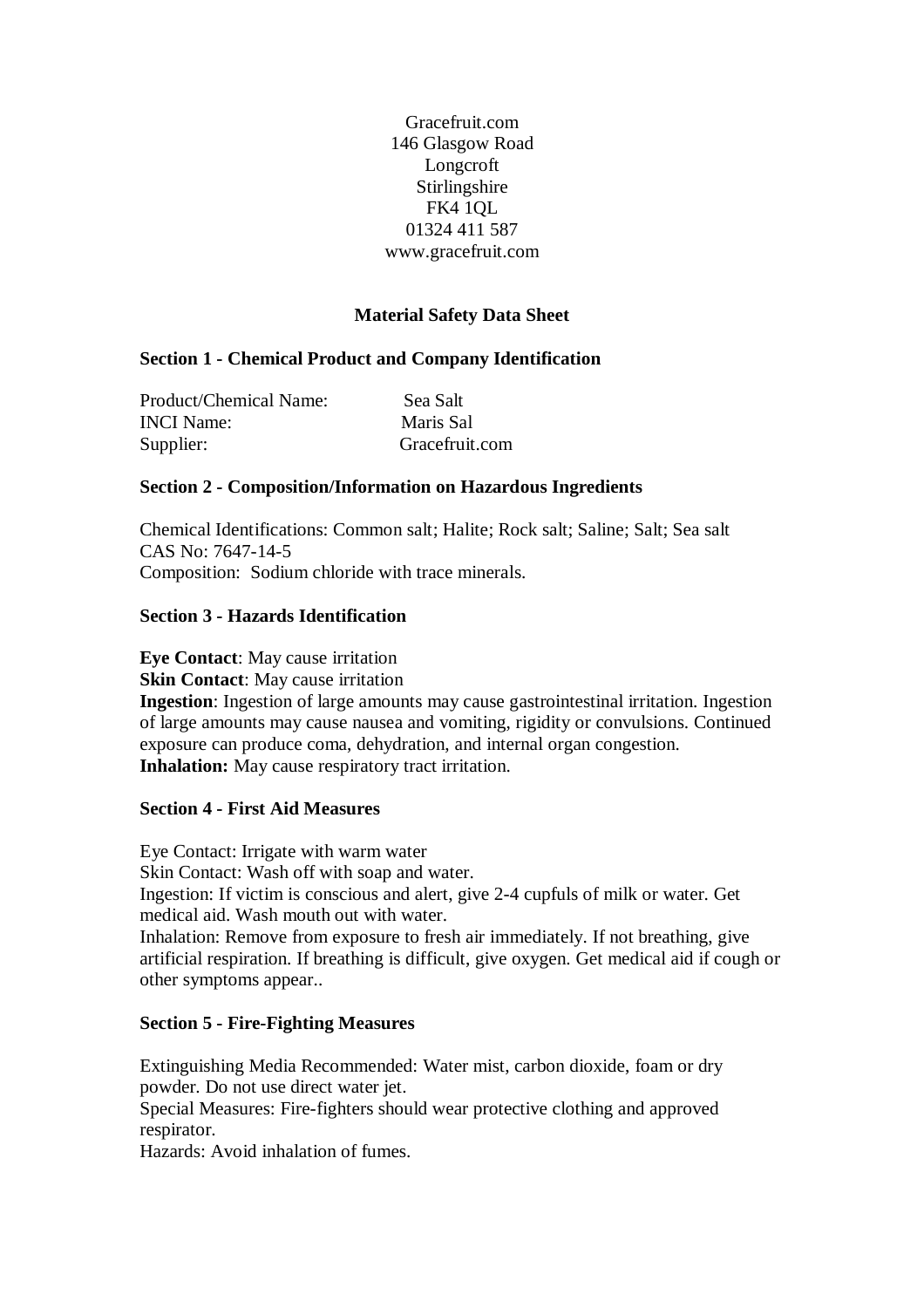### **Section 6 - Accidental Release Measures**

Environment Precautions: Prevent from entering drains, surface and ground water. Methods For Cleaning Up: Vacuum or sweep up material and place into a suitable

disposal container. Clean up spills immediately, observing caution. Avoid generating dusty conditions. Provide ventilation.

## **Section 7 - Handling And Storage**

**Handling:** Use with adequate ventilation. Minimize dust generation and accumulation. Avoid contact with eyes, skin, and clothing. Keep container tightly closed. Do not ingest or inhale.

**Storage:** Store in a cool, dry, well-ventilated area away from incompatible substances. Store protected from moisture.

## **Section 8 - Exposure Controls / Personal Protection**

Precautions: Goggles and gloves should be worn if there is a risk of splashing.

# **Section 9 - Physical And Chemical Properties**

Odour: Free from rancid odours Appearance: White to grey grains

### **Section 10 - Stability And Reactivity**

Materials to avoid: Reacts with most nonnoble metals such as iron or steel, building materials (such as cement), bromine, or trifluoride. Potentially explosive reaction with dichloromaleic anhydride + urea. Electrolysis of mixtures with nitrogen compounds may form explosive nitrogen trichloride.

Stability: Stable.

### **Section 11 - Toxicological Information**

Epidemiology: No information reported. Teratogenicity: An experimental teratogen. Reproductive Effects: Human reproductive effects by intraplacental route: terminates pregnancy. Experimental reproductive effects. Neurotoxicity: No information reported. Mutagenicity: See actual entry in RTECS for complete information. **Other Studies: No information reported.** 

LD/LC50 Value: not tested on animals.

### **Section 12 - Ecological Information**

Not harmful to the environment.